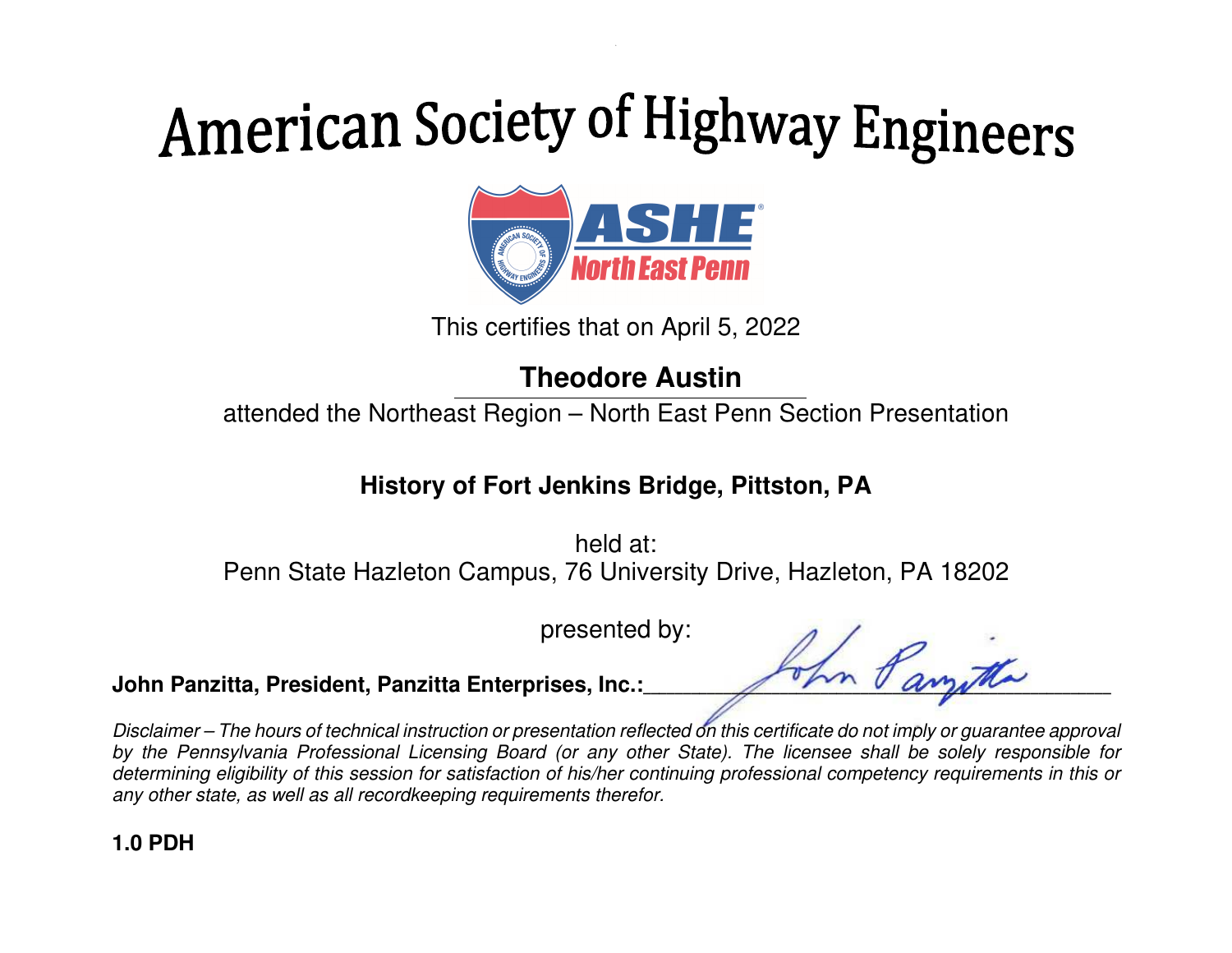

This certifies that on April 5, 2022

## **Gerard Babinski**

attended the Northeast Region – North East Penn Section Presentation

### **History of Fort Jenkins Bridge, Pittston, PA**

held at: Penn State Hazleton Campus, 76 University Drive, Hazleton, PA 18202

presented by:

John Panzitta, President, Panzitta Enterprises, Inc.:

Disclaimer – The hours of technical instruction or presentation reflected on this certificate do not imply or guarantee approval by the Pennsylvania Professional Licensing Board (or any other State). The licensee shall be solely responsible for determining eligibility of this session for satisfaction of his/her continuing professional competency requirements in this or any other state, as well as all recordkeeping requirements therefor.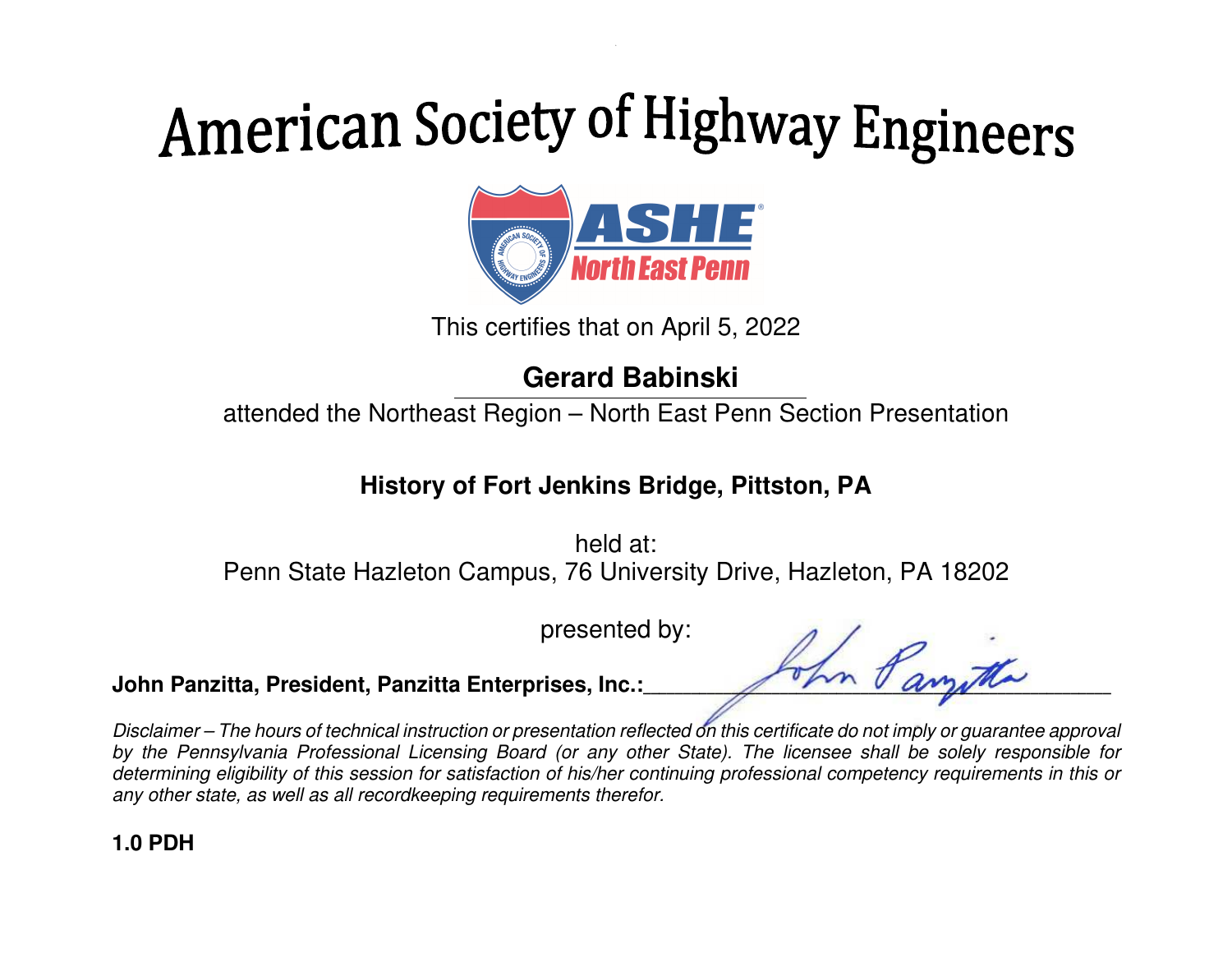

This certifies that on April 5, 2022

### **Ross Banta**

attended the Northeast Region – North East Penn Section Presentation

#### **History of Fort Jenkins Bridge, Pittston, PA**

held at: Penn State Hazleton Campus, 76 University Drive, Hazleton, PA 18202

presented by:

John Panzitta, President, Panzitta Enterprises, Inc.:

Disclaimer – The hours of technical instruction or presentation reflected on this certificate do not imply or guarantee approval by the Pennsylvania Professional Licensing Board (or any other State). The licensee shall be solely responsible for determining eligibility of this session for satisfaction of his/her continuing professional competency requirements in this or any other state, as well as all recordkeeping requirements therefor.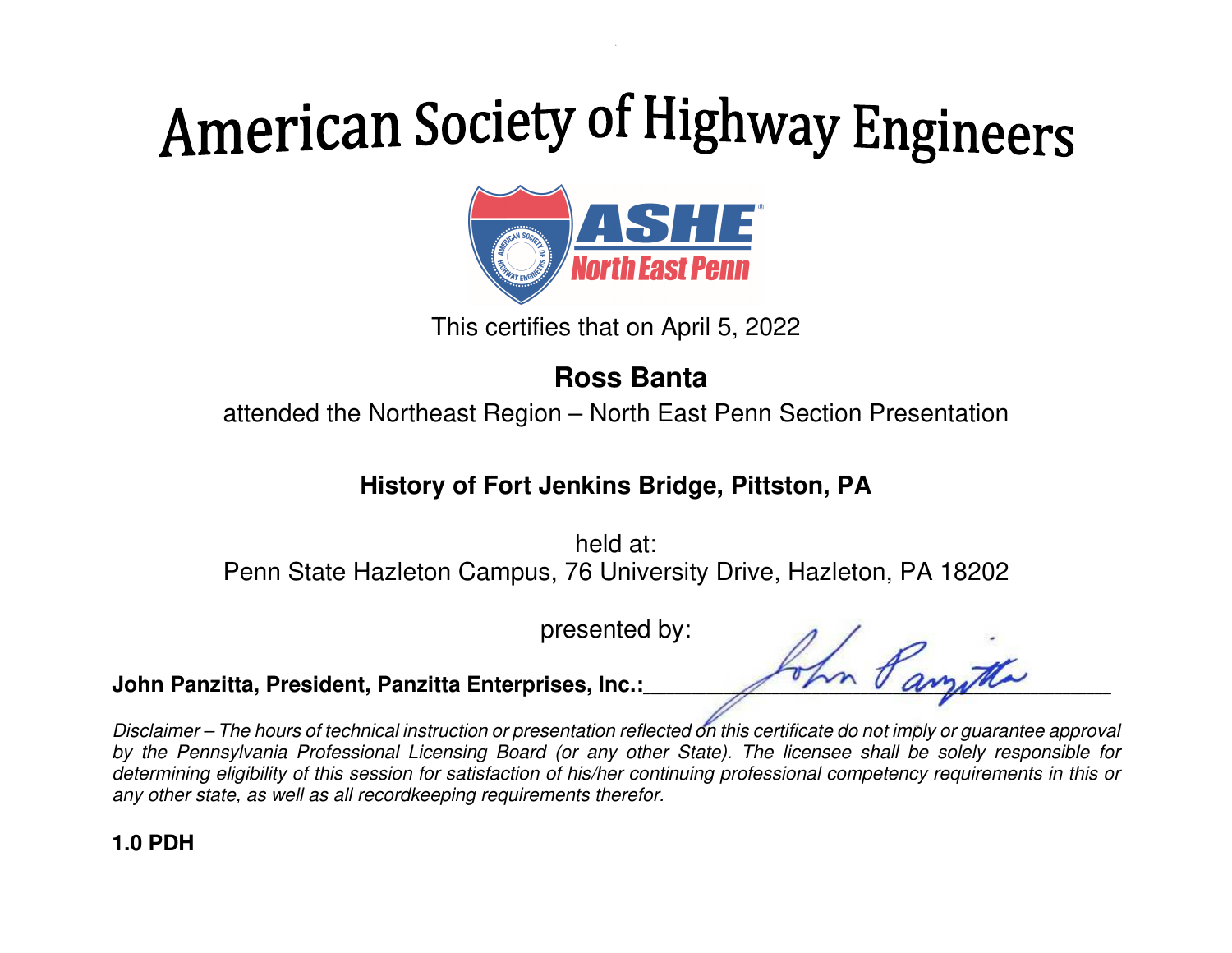

This certifies that on April 5, 2022

## **Spencer Bordner**

attended the Northeast Region – North East Penn Section Presentation

#### **History of Fort Jenkins Bridge, Pittston, PA**

held at: Penn State Hazleton Campus, 76 University Drive, Hazleton, PA 18202

presented by:

John Panzitta, President, Panzitta Enterprises, Inc.:

Disclaimer – The hours of technical instruction or presentation reflected on this certificate do not imply or guarantee approval by the Pennsylvania Professional Licensing Board (or any other State). The licensee shall be solely responsible for determining eligibility of this session for satisfaction of his/her continuing professional competency requirements in this or any other state, as well as all recordkeeping requirements therefor.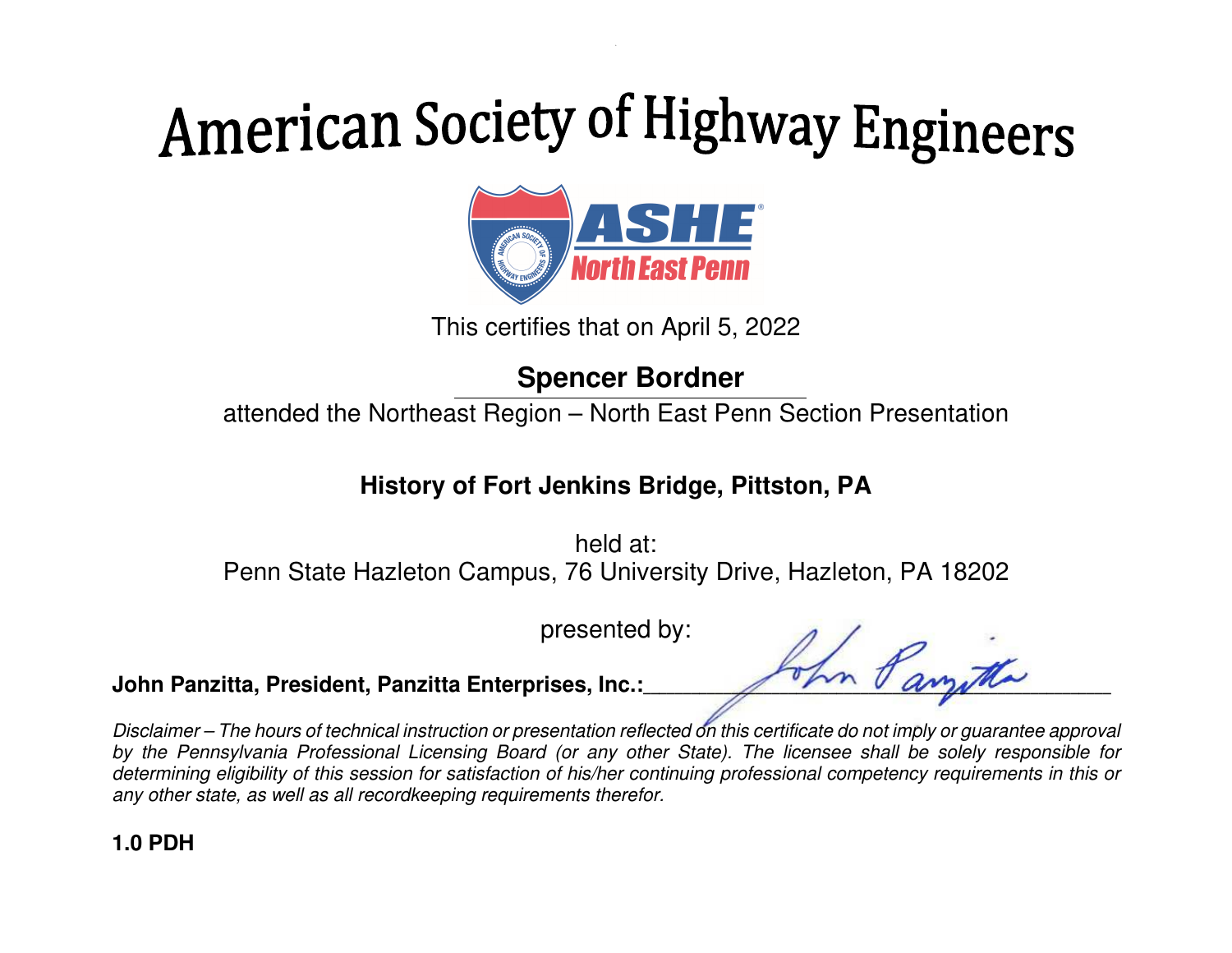

This certifies that on April 5, 2022

## **Eric Berg**

attended the Northeast Region – North East Penn Section Presentation

#### **History of Fort Jenkins Bridge, Pittston, PA**

held at: Penn State Hazleton Campus, 76 University Drive, Hazleton, PA 18202

presented by:

John Panzitta, President, Panzitta Enterprises, Inc.:

Disclaimer – The hours of technical instruction or presentation reflected on this certificate do not imply or guarantee approval by the Pennsylvania Professional Licensing Board (or any other State). The licensee shall be solely responsible for determining eligibility of this session for satisfaction of his/her continuing professional competency requirements in this or any other state, as well as all recordkeeping requirements therefor.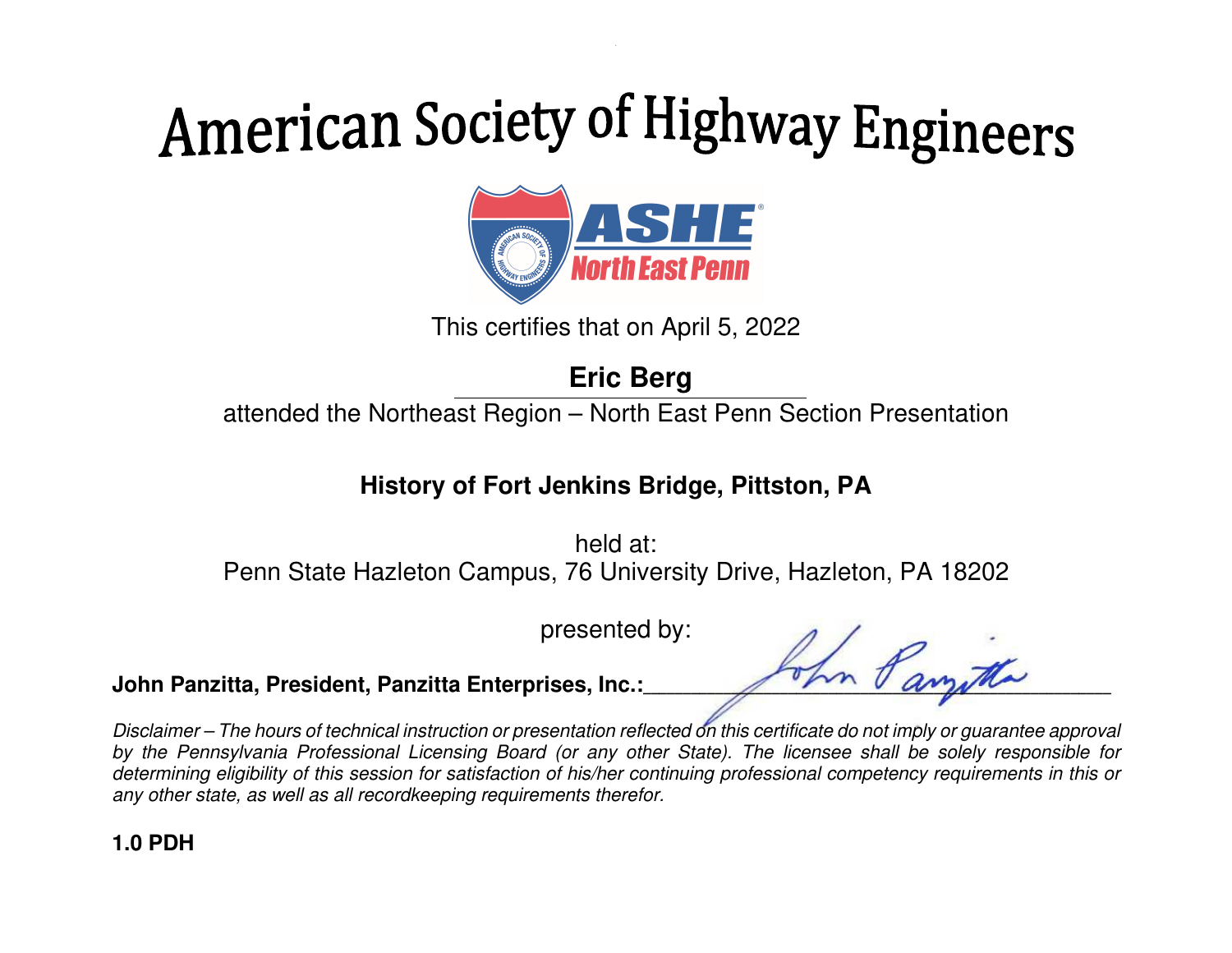

This certifies that on April 5, 2022

### **Nathan Bevan**

attended the Northeast Region – North East Penn Section Presentation

### **History of Fort Jenkins Bridge, Pittston, PA**

held at: Penn State Hazleton Campus, 76 University Drive, Hazleton, PA 18202

presented by:

John Panzitta, President, Panzitta Enterprises, Inc.:

Disclaimer – The hours of technical instruction or presentation reflected on this certificate do not imply or guarantee approval by the Pennsylvania Professional Licensing Board (or any other State). The licensee shall be solely responsible for determining eligibility of this session for satisfaction of his/her continuing professional competency requirements in this or any other state, as well as all recordkeeping requirements therefor.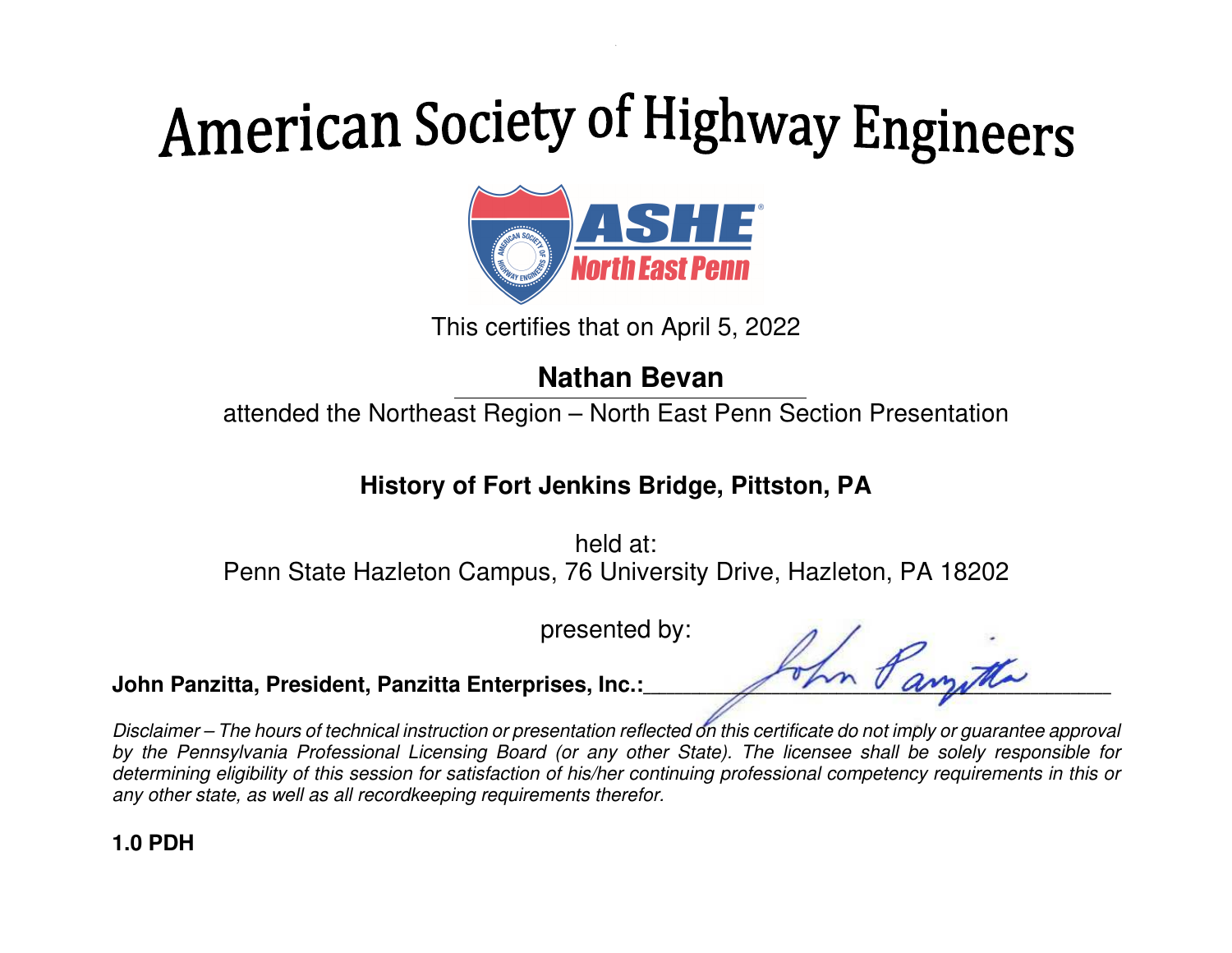

This certifies that on April 5, 2022

**James J. Brady, Jr.** 

attended the Northeast Region – North East Penn Section Presentation

### **History of Fort Jenkins Bridge, Pittston, PA**

held at: Penn State Hazleton Campus, 76 University Drive, Hazleton, PA 18202

presented by:

John Panzitta, President, Panzitta Enterprises, Inc.:

Disclaimer – The hours of technical instruction or presentation reflected on this certificate do not imply or guarantee approval by the Pennsylvania Professional Licensing Board (or any other State). The licensee shall be solely responsible for determining eligibility of this session for satisfaction of his/her continuing professional competency requirements in this or any other state, as well as all recordkeeping requirements therefor.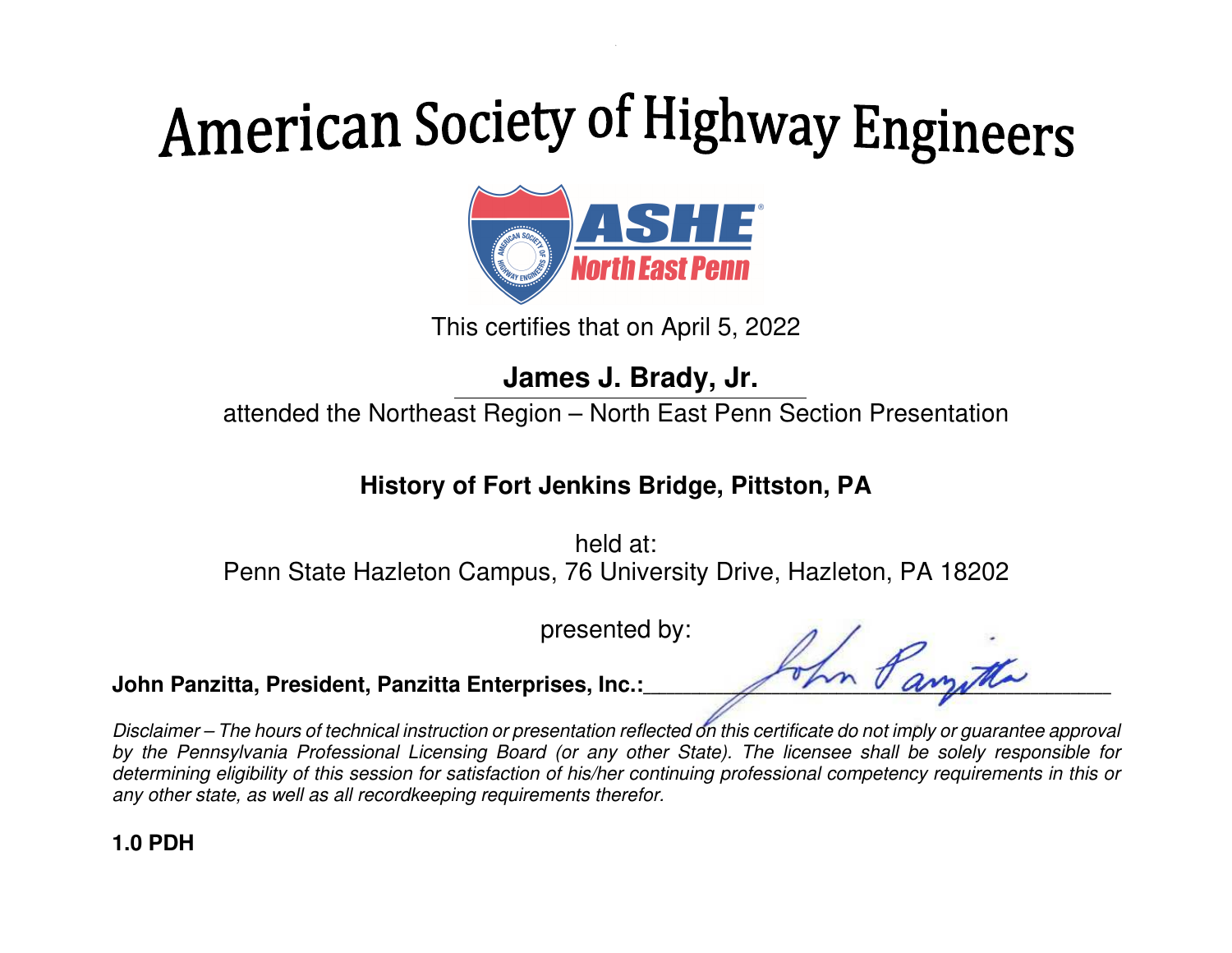

This certifies that on April 5, 2022

## **Tom Brady**

attended the Northeast Region – North East Penn Section Presentation

### **History of Fort Jenkins Bridge, Pittston, PA**

held at: Penn State Hazleton Campus, 76 University Drive, Hazleton, PA 18202

presented by:

John Panzitta, President, Panzitta Enterprises, Inc.:

Disclaimer – The hours of technical instruction or presentation reflected on this certificate do not imply or guarantee approval by the Pennsylvania Professional Licensing Board (or any other State). The licensee shall be solely responsible for determining eligibility of this session for satisfaction of his/her continuing professional competency requirements in this or any other state, as well as all recordkeeping requirements therefor.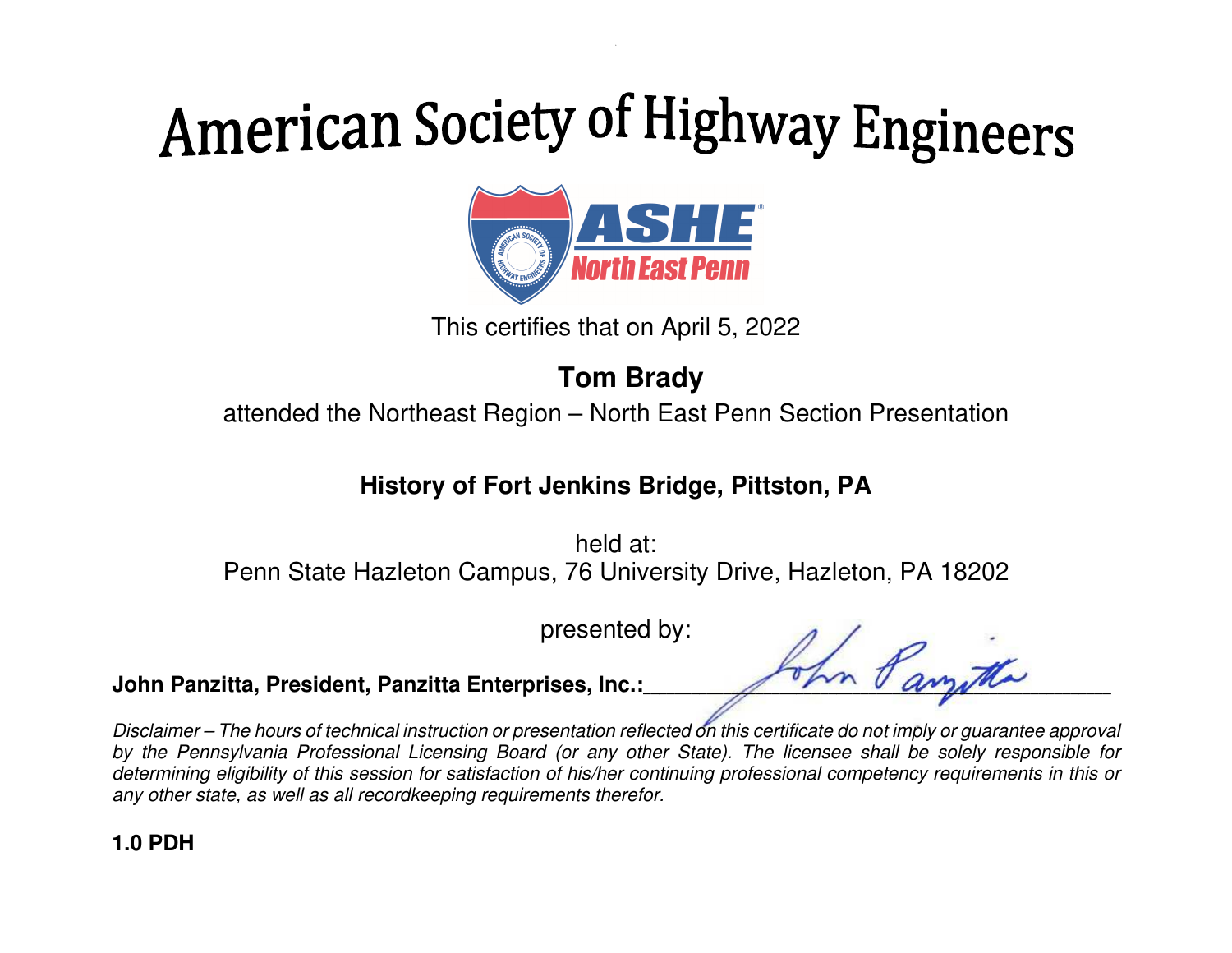

This certifies that on April 5, 2022

## **Christopher Bruno**

attended the Northeast Region – North East Penn Section Presentation

### **History of Fort Jenkins Bridge, Pittston, PA**

held at: Penn State Hazleton Campus, 76 University Drive, Hazleton, PA 18202

presented by:

John Panzitta, President, Panzitta Enterprises, Inc.:

Disclaimer – The hours of technical instruction or presentation reflected on this certificate do not imply or guarantee approval by the Pennsylvania Professional Licensing Board (or any other State). The licensee shall be solely responsible for determining eligibility of this session for satisfaction of his/her continuing professional competency requirements in this or any other state, as well as all recordkeeping requirements therefor.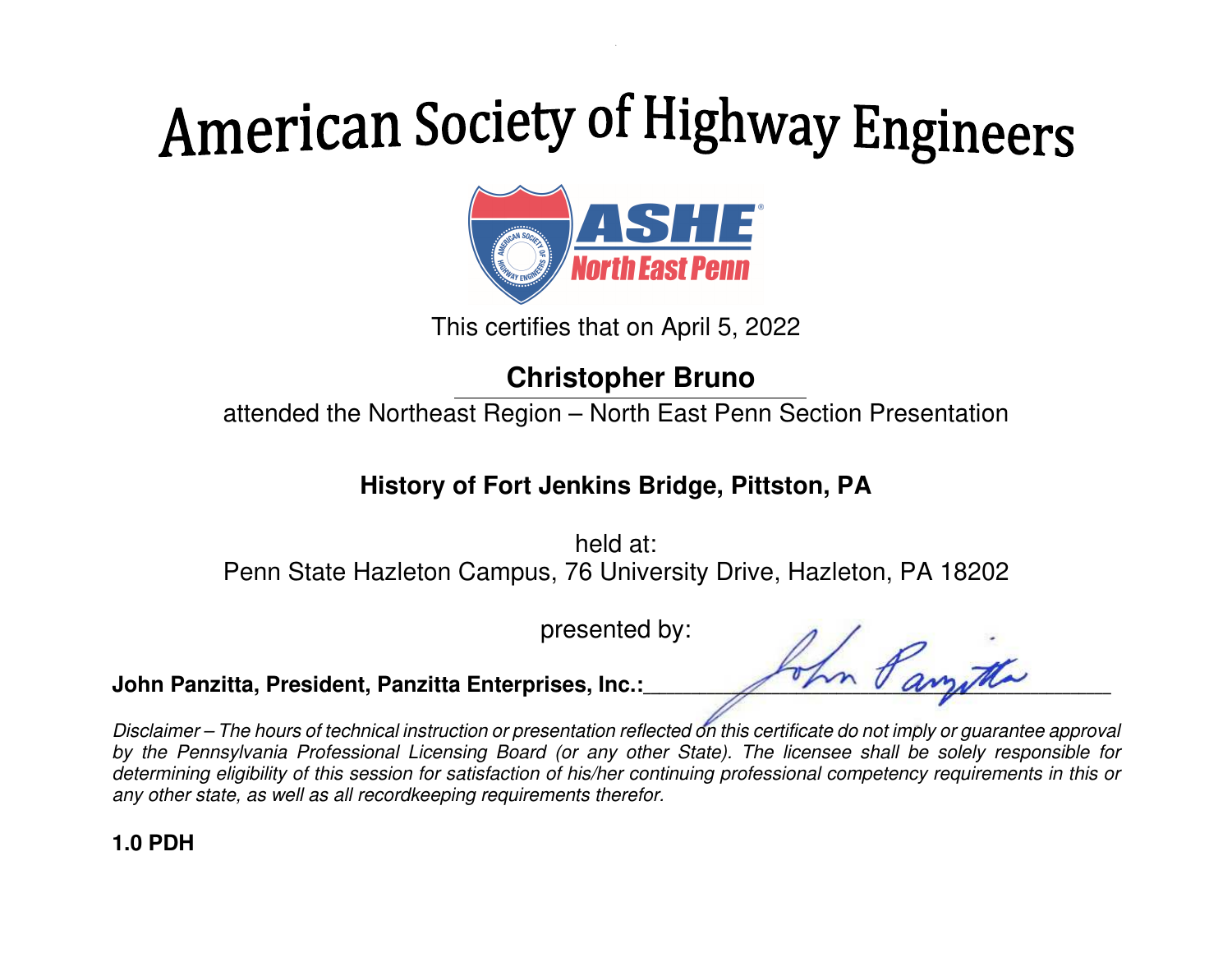

This certifies that on April 5, 2022

### **Michael Cera**

attended the Northeast Region – North East Penn Section Presentation

### **History of Fort Jenkins Bridge, Pittston, PA**

held at: Penn State Hazleton Campus, 76 University Drive, Hazleton, PA 18202

presented by:

John Panzitta, President, Panzitta Enterprises, Inc.:

Disclaimer – The hours of technical instruction or presentation reflected on this certificate do not imply or guarantee approval by the Pennsylvania Professional Licensing Board (or any other State). The licensee shall be solely responsible for determining eligibility of this session for satisfaction of his/her continuing professional competency requirements in this or any other state, as well as all recordkeeping requirements therefor.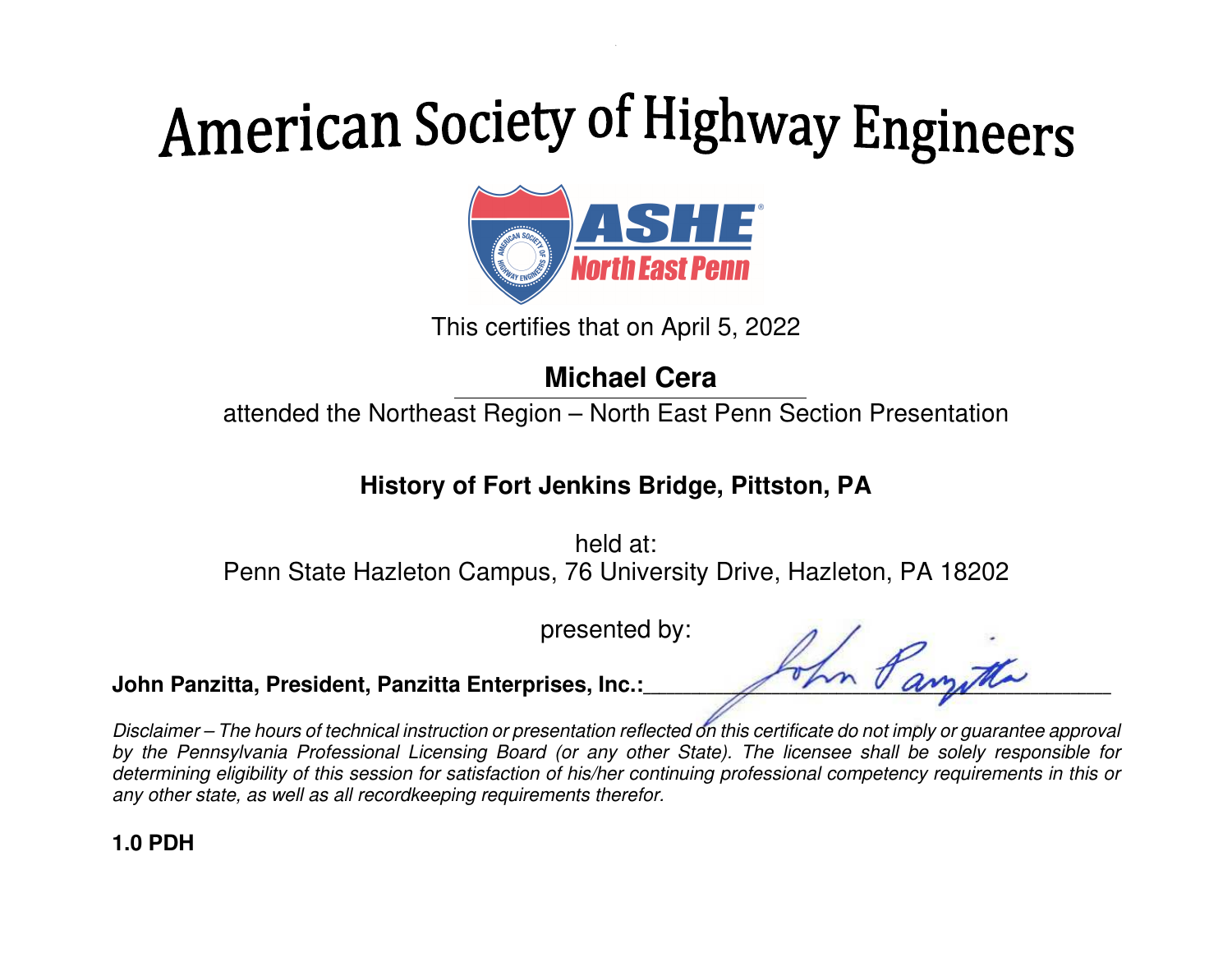

This certifies that on April 5, 2022

## **Jeffrey DeAngelo**

attended the Northeast Region – North East Penn Section Presentation

### **History of Fort Jenkins Bridge, Pittston, PA**

held at: Penn State Hazleton Campus, 76 University Drive, Hazleton, PA 18202

presented by:

John Panzitta, President, Panzitta Enterprises, Inc.:

Disclaimer – The hours of technical instruction or presentation reflected on this certificate do not imply or guarantee approval by the Pennsylvania Professional Licensing Board (or any other State). The licensee shall be solely responsible for determining eligibility of this session for satisfaction of his/her continuing professional competency requirements in this or any other state, as well as all recordkeeping requirements therefor.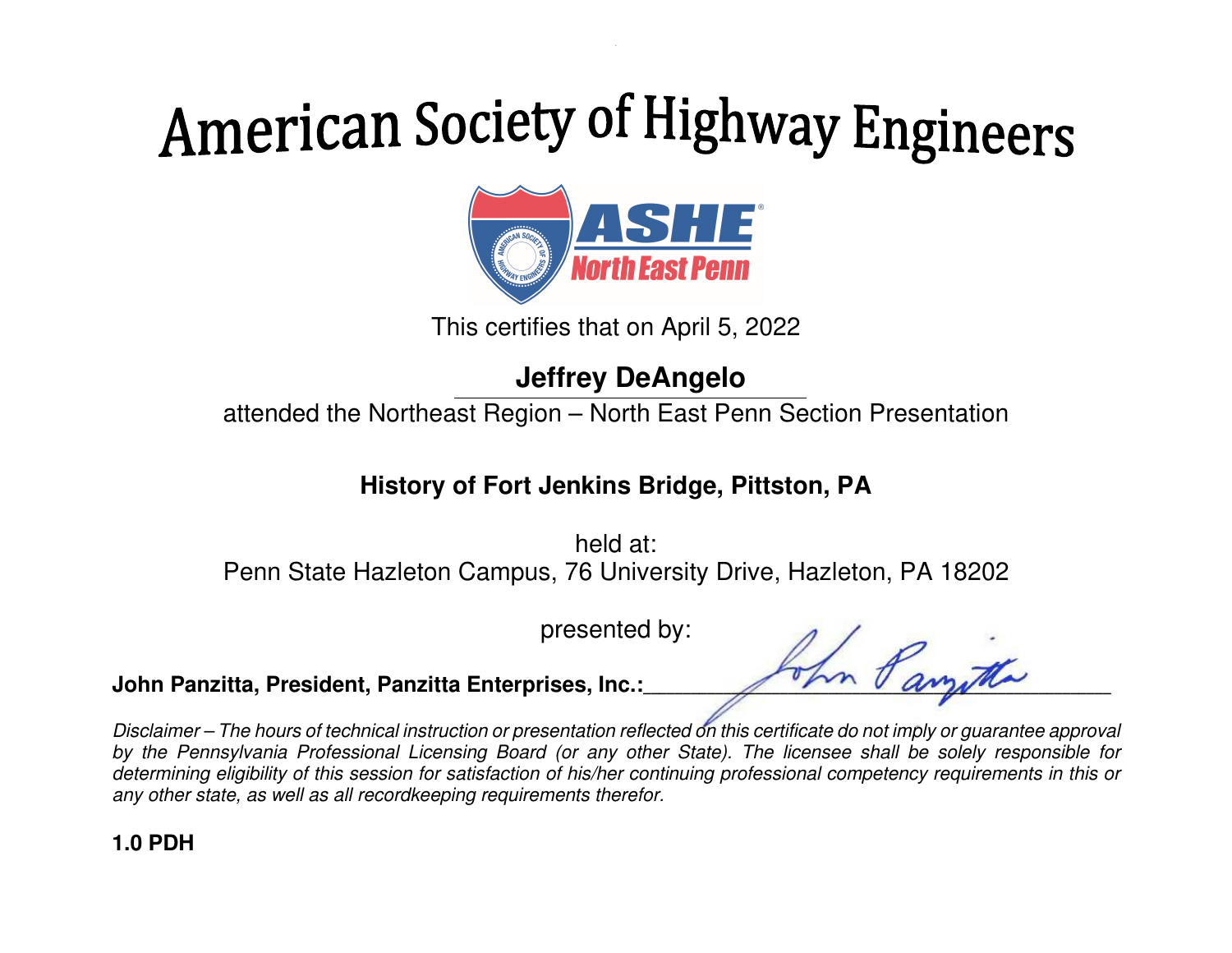

This certifies that on April 5, 2022

## **Eric Dudkowski**

attended the Northeast Region – North East Penn Section Presentation

#### **History of Fort Jenkins Bridge, Pittston, PA**

held at: Penn State Hazleton Campus, 76 University Drive, Hazleton, PA 18202

presented by:

John Panzitta, President, Panzitta Enterprises, Inc.:

Disclaimer – The hours of technical instruction or presentation reflected on this certificate do not imply or guarantee approval by the Pennsylvania Professional Licensing Board (or any other State). The licensee shall be solely responsible for determining eligibility of this session for satisfaction of his/her continuing professional competency requirements in this or any other state, as well as all recordkeeping requirements therefor.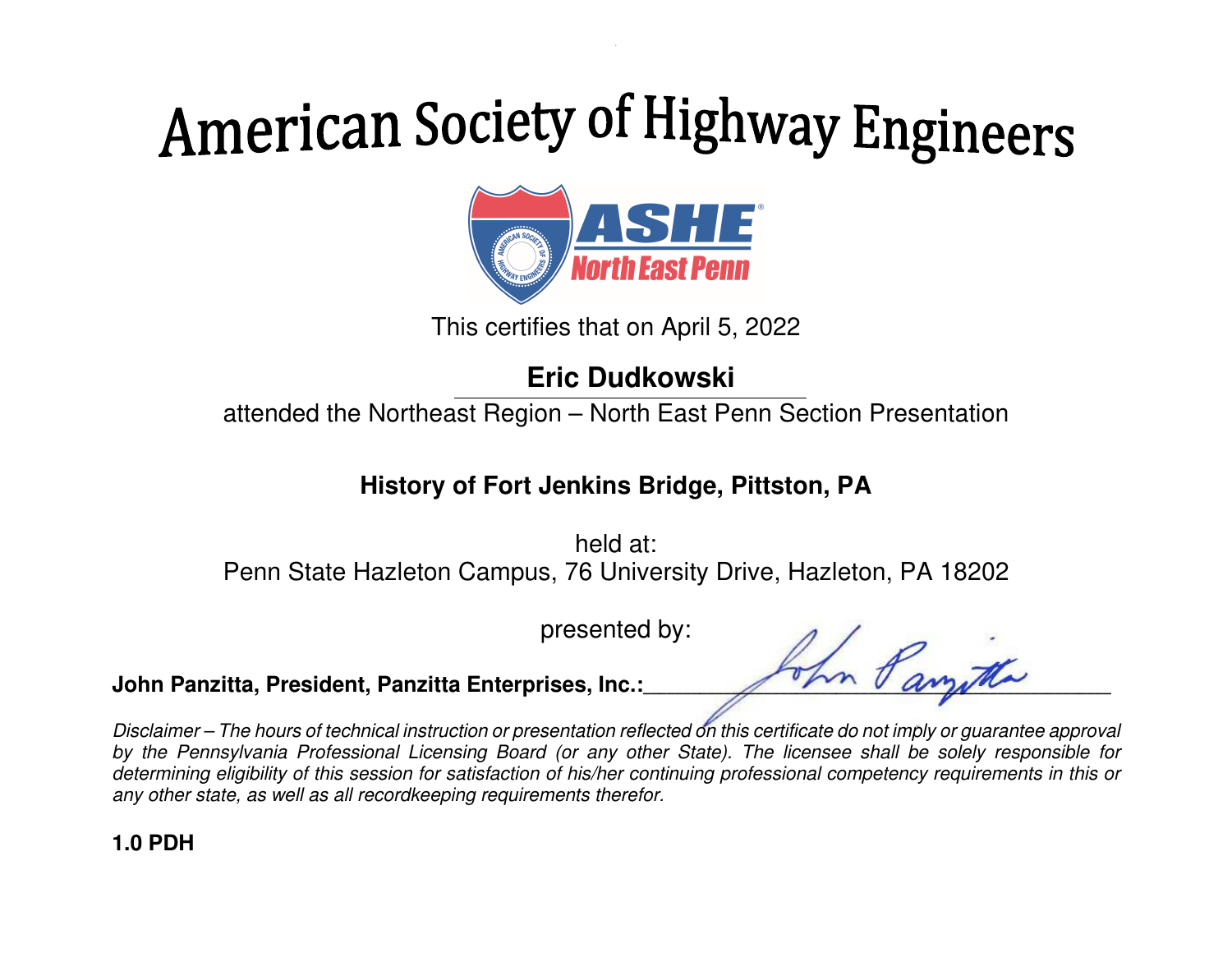

This certifies that on April 5, 2022

## **John Glushefski**

attended the Northeast Region – North East Penn Section Presentation

#### **History of Fort Jenkins Bridge, Pittston, PA**

held at: Penn State Hazleton Campus, 76 University Drive, Hazleton, PA 18202

presented by:

John Panzitta, President, Panzitta Enterprises, Inc.:

Disclaimer – The hours of technical instruction or presentation reflected on this certificate do not imply or guarantee approval by the Pennsylvania Professional Licensing Board (or any other State). The licensee shall be solely responsible for determining eligibility of this session for satisfaction of his/her continuing professional competency requirements in this or any other state, as well as all recordkeeping requirements therefor.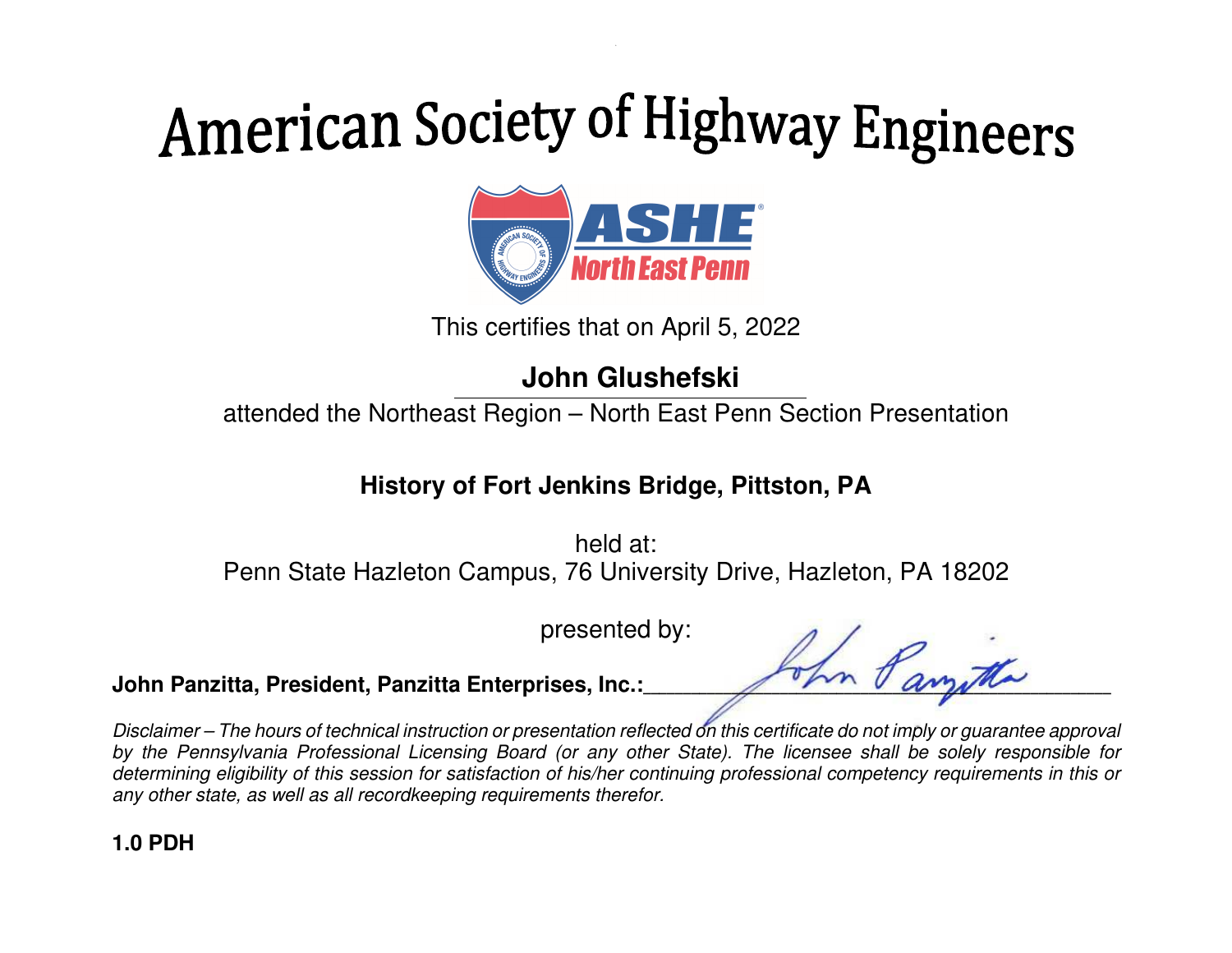

This certifies that on April 5, 2022

### **Howard Heyer**

attended the Northeast Region – North East Penn Section Presentation

### **History of Fort Jenkins Bridge, Pittston, PA**

held at: Penn State Hazleton Campus, 76 University Drive, Hazleton, PA 18202

presented by:

John Panzitta, President, Panzitta Enterprises, Inc.:

Disclaimer – The hours of technical instruction or presentation reflected on this certificate do not imply or guarantee approval by the Pennsylvania Professional Licensing Board (or any other State). The licensee shall be solely responsible for determining eligibility of this session for satisfaction of his/her continuing professional competency requirements in this or any other state, as well as all recordkeeping requirements therefor.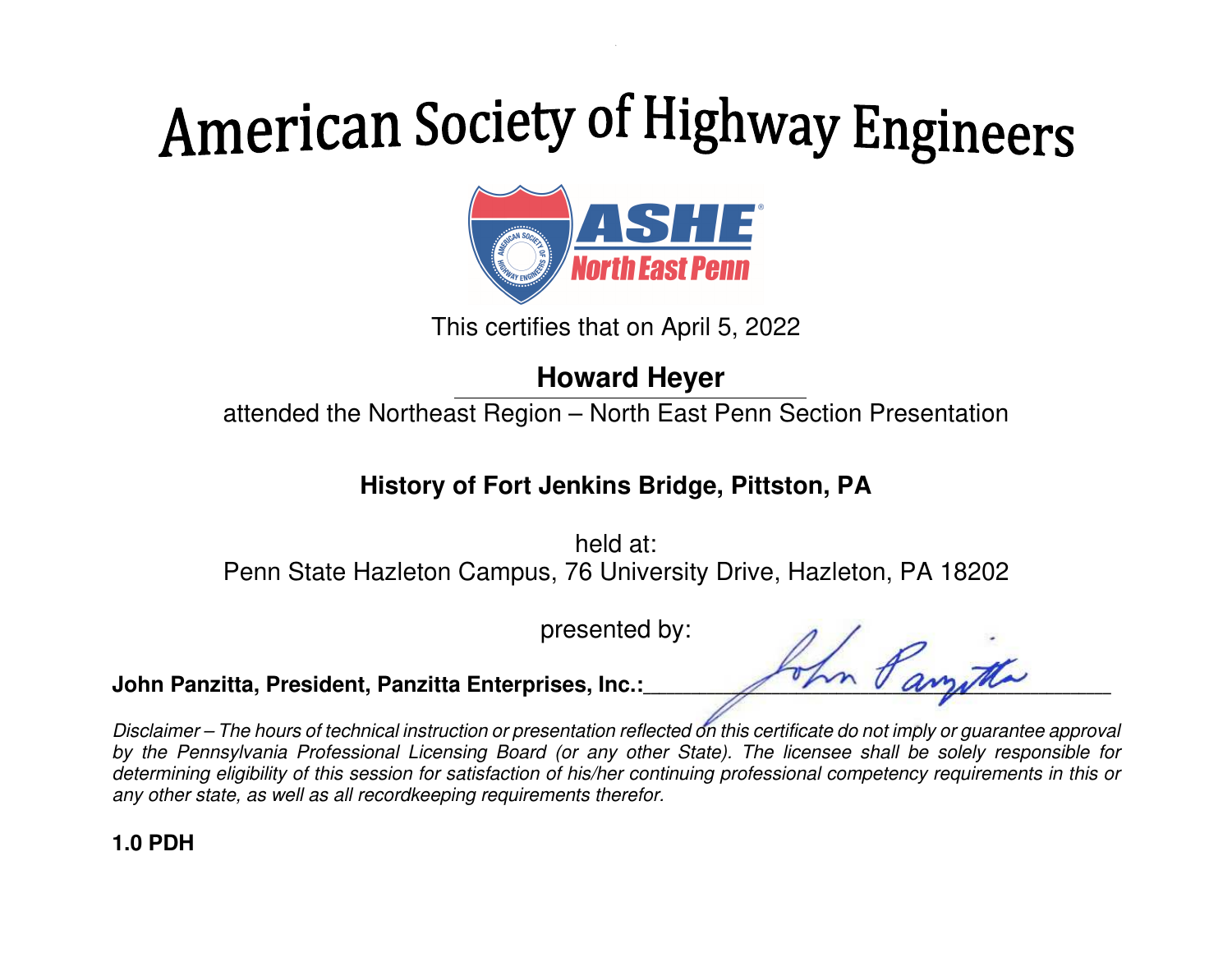

This certifies that on April 5, 2022

## **Corey Lewis**

attended the Northeast Region – North East Penn Section Presentation

### **History of Fort Jenkins Bridge, Pittston, PA**

held at: Penn State Hazleton Campus, 76 University Drive, Hazleton, PA 18202

presented by:

John Panzitta, President, Panzitta Enterprises, Inc.:

Disclaimer – The hours of technical instruction or presentation reflected on this certificate do not imply or guarantee approval by the Pennsylvania Professional Licensing Board (or any other State). The licensee shall be solely responsible for determining eligibility of this session for satisfaction of his/her continuing professional competency requirements in this or any other state, as well as all recordkeeping requirements therefor.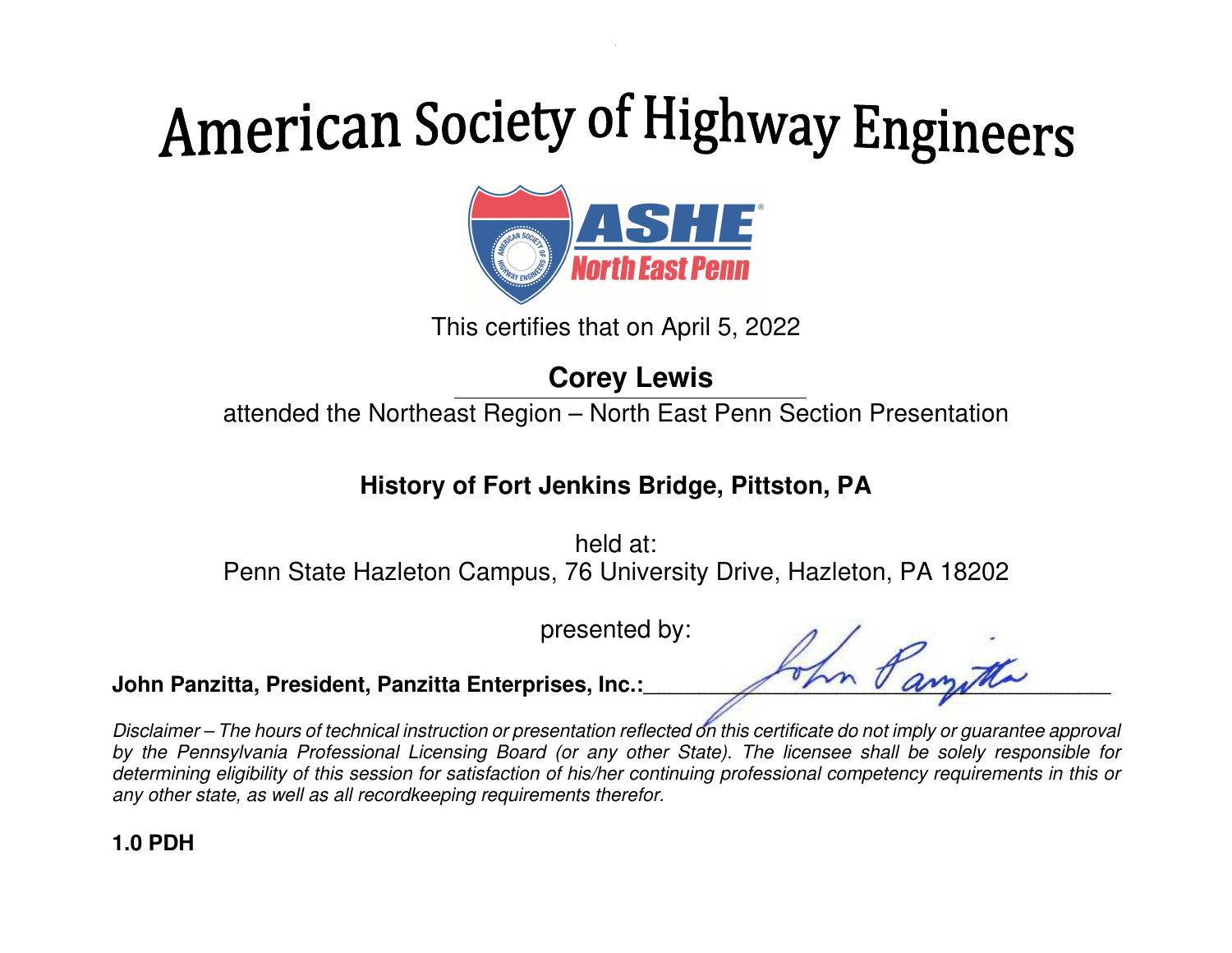

This certifies that on April 5, 2022

### **Kevin Marmas**

attended the Northeast Region – North East Penn Section Presentation

### **History of Fort Jenkins Bridge, Pittston, PA**

held at: Penn State Hazleton Campus, 76 University Drive, Hazleton, PA 18202

presented by:

John Panzitta, President, Panzitta Enterprises, Inc.:

Disclaimer – The hours of technical instruction or presentation reflected on this certificate do not imply or guarantee approval by the Pennsylvania Professional Licensing Board (or any other State). The licensee shall be solely responsible for determining eligibility of this session for satisfaction of his/her continuing professional competency requirements in this or any other state, as well as all recordkeeping requirements therefor.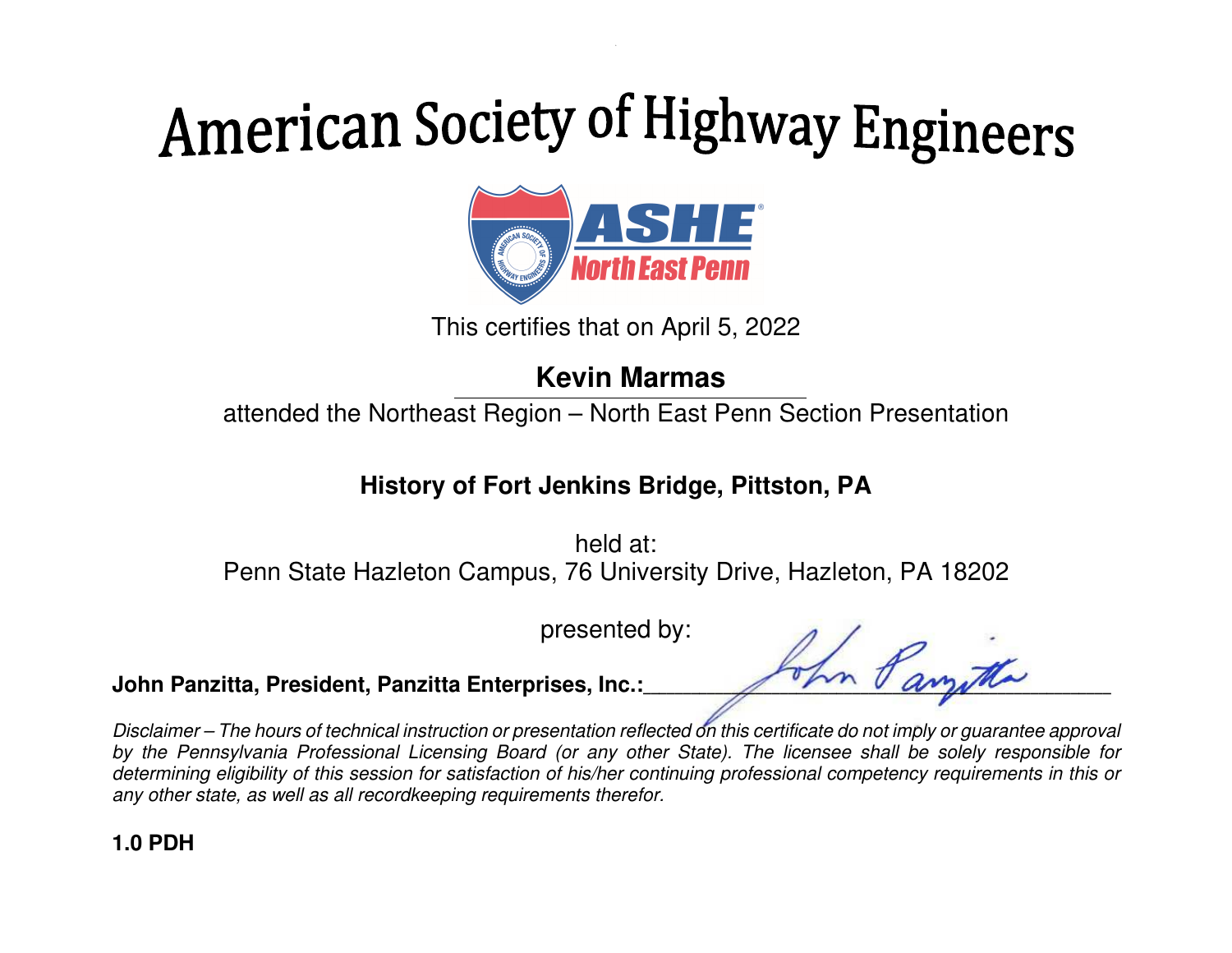

This certifies that on April 5, 2022

## **Dennis Moore**

attended the Northeast Region – North East Penn Section Presentation

#### **History of Fort Jenkins Bridge, Pittston, PA**

held at: Penn State Hazleton Campus, 76 University Drive, Hazleton, PA 18202

presented by:

John Panzitta, President, Panzitta Enterprises, Inc.:

Disclaimer – The hours of technical instruction or presentation reflected on this certificate do not imply or guarantee approval by the Pennsylvania Professional Licensing Board (or any other State). The licensee shall be solely responsible for determining eligibility of this session for satisfaction of his/her continuing professional competency requirements in this or any other state, as well as all recordkeeping requirements therefor.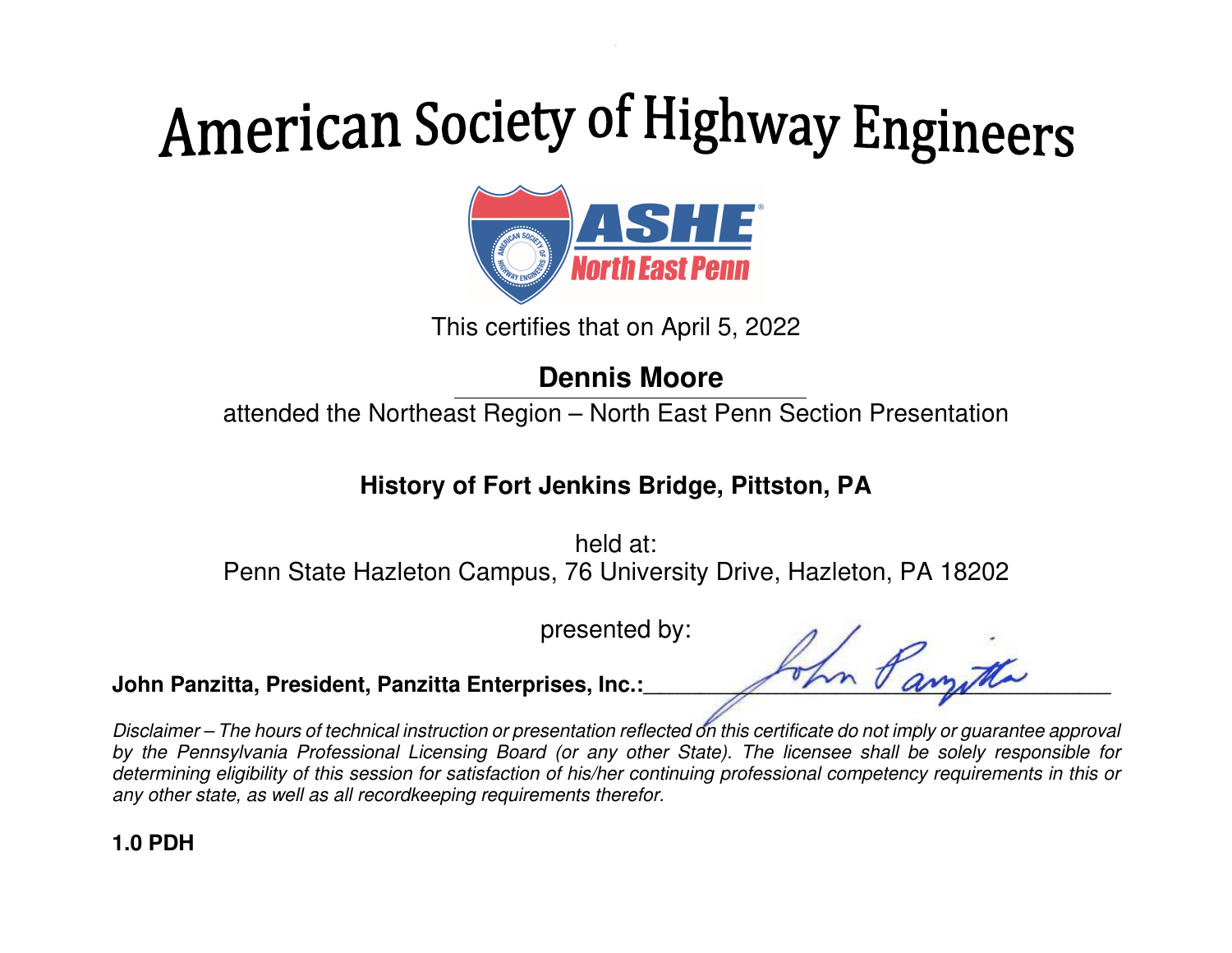

This certifies that on April 5, 2022

## **Robert Naugle**

attended the Northeast Region – North East Penn Section Presentation

### **History of Fort Jenkins Bridge, Pittston, PA**

held at: Penn State Hazleton Campus, 76 University Drive, Hazleton, PA 18202

presented by:

John Panzitta, President, Panzitta Enterprises, Inc.:

Disclaimer – The hours of technical instruction or presentation reflected on this certificate do not imply or guarantee approval by the Pennsylvania Professional Licensing Board (or any other State). The licensee shall be solely responsible for determining eligibility of this session for satisfaction of his/her continuing professional competency requirements in this or any other state, as well as all recordkeeping requirements therefor.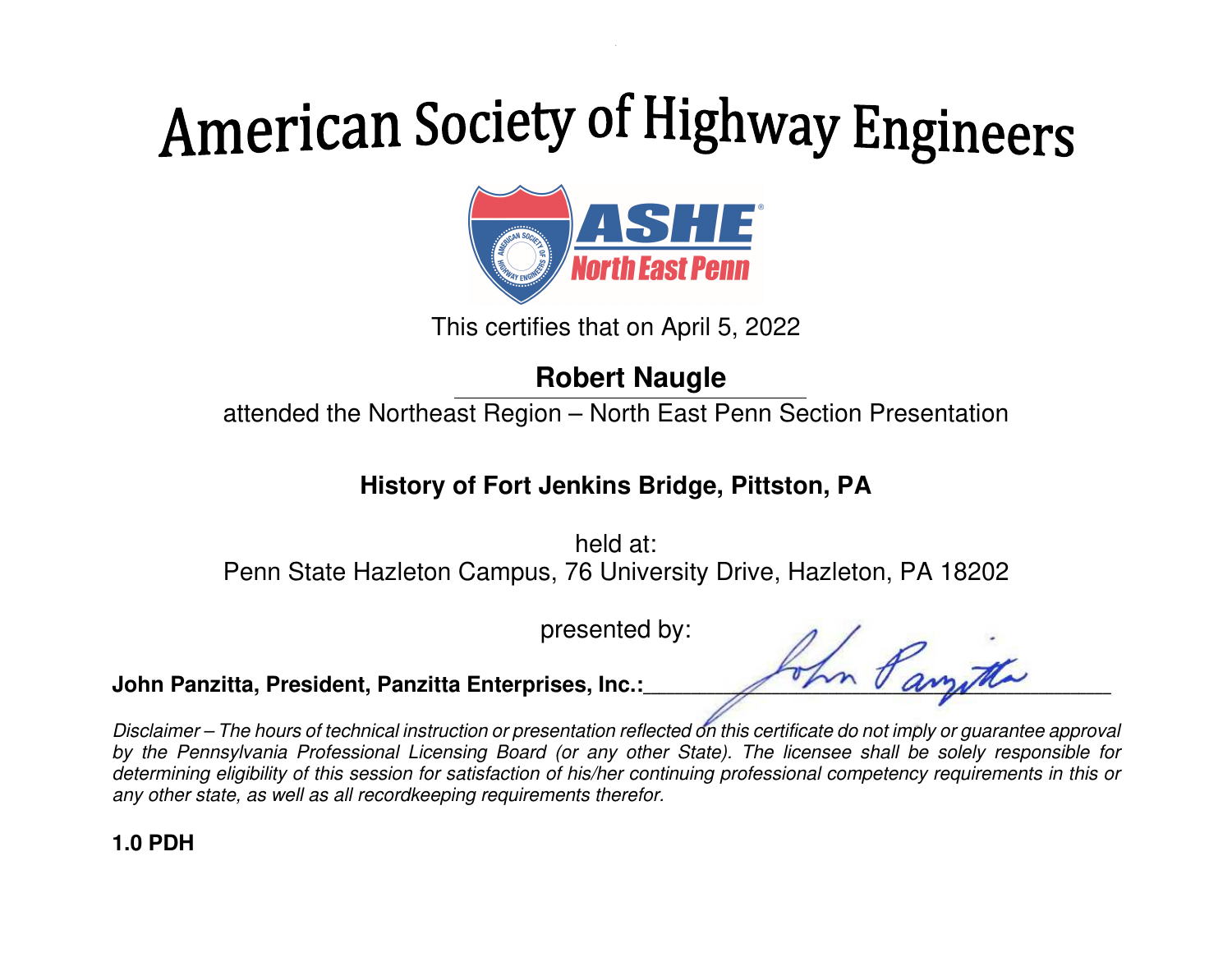

This certifies that on April 5, 2022

## **John Pocius**

attended the Northeast Region – North East Penn Section Presentation

#### **History of Fort Jenkins Bridge, Pittston, PA**

held at: Penn State Hazleton Campus, 76 University Drive, Hazleton, PA 18202

presented by:

John Panzitta, President, Panzitta Enterprises, Inc.:

Disclaimer – The hours of technical instruction or presentation reflected on this certificate do not imply or guarantee approval by the Pennsylvania Professional Licensing Board (or any other State). The licensee shall be solely responsible for determining eligibility of this session for satisfaction of his/her continuing professional competency requirements in this or any other state, as well as all recordkeeping requirements therefor.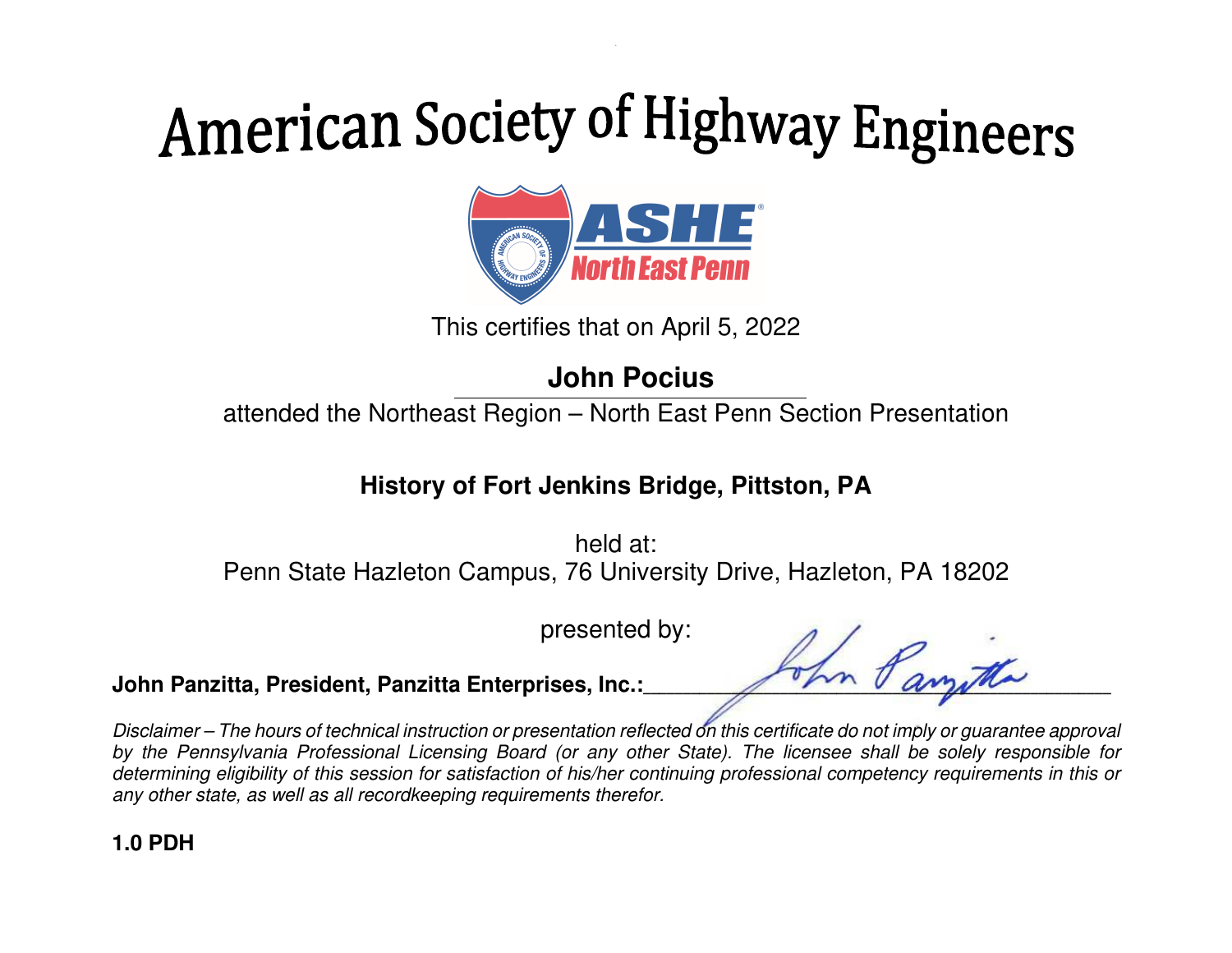

This certifies that on April 5, 2022

## **Cody Poder**

attended the Northeast Region – North East Penn Section Presentation

### **History of Fort Jenkins Bridge, Pittston, PA**

held at: Penn State Hazleton Campus, 76 University Drive, Hazleton, PA 18202

presented by:

John Panzitta, President, Panzitta Enterprises, Inc.:

Disclaimer – The hours of technical instruction or presentation reflected on this certificate do not imply or guarantee approval by the Pennsylvania Professional Licensing Board (or any other State). The licensee shall be solely responsible for determining eligibility of this session for satisfaction of his/her continuing professional competency requirements in this or any other state, as well as all recordkeeping requirements therefor.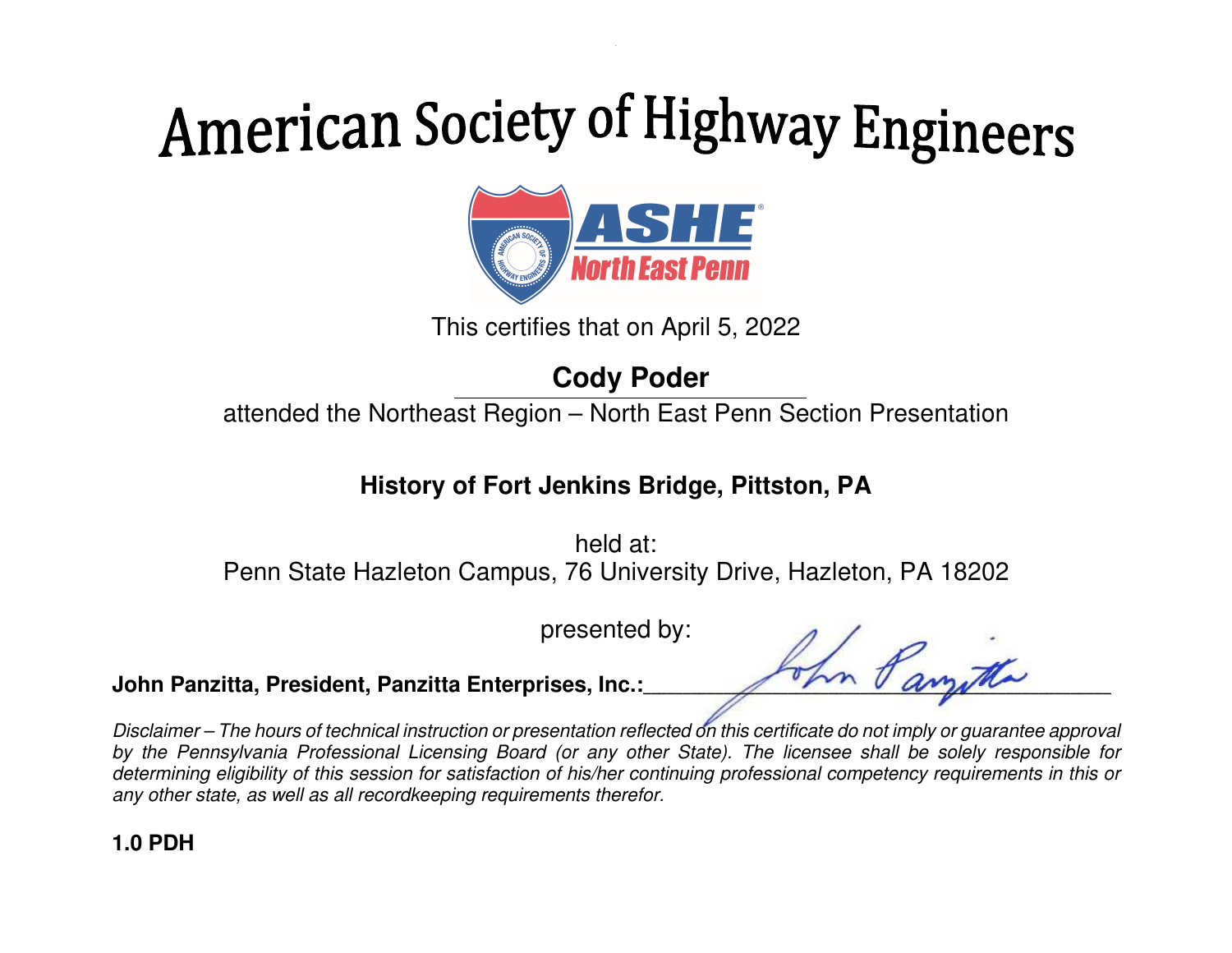

This certifies that on April 5, 2022

## **Ryan Rostocki**

attended the Northeast Region – North East Penn Section Presentation

### **History of Fort Jenkins Bridge, Pittston, PA**

held at: Penn State Hazleton Campus, 76 University Drive, Hazleton, PA 18202

presented by:

John Panzitta, President, Panzitta Enterprises, Inc.:

Disclaimer – The hours of technical instruction or presentation reflected on this certificate do not imply or guarantee approval by the Pennsylvania Professional Licensing Board (or any other State). The licensee shall be solely responsible for determining eligibility of this session for satisfaction of his/her continuing professional competency requirements in this or any other state, as well as all recordkeeping requirements therefor.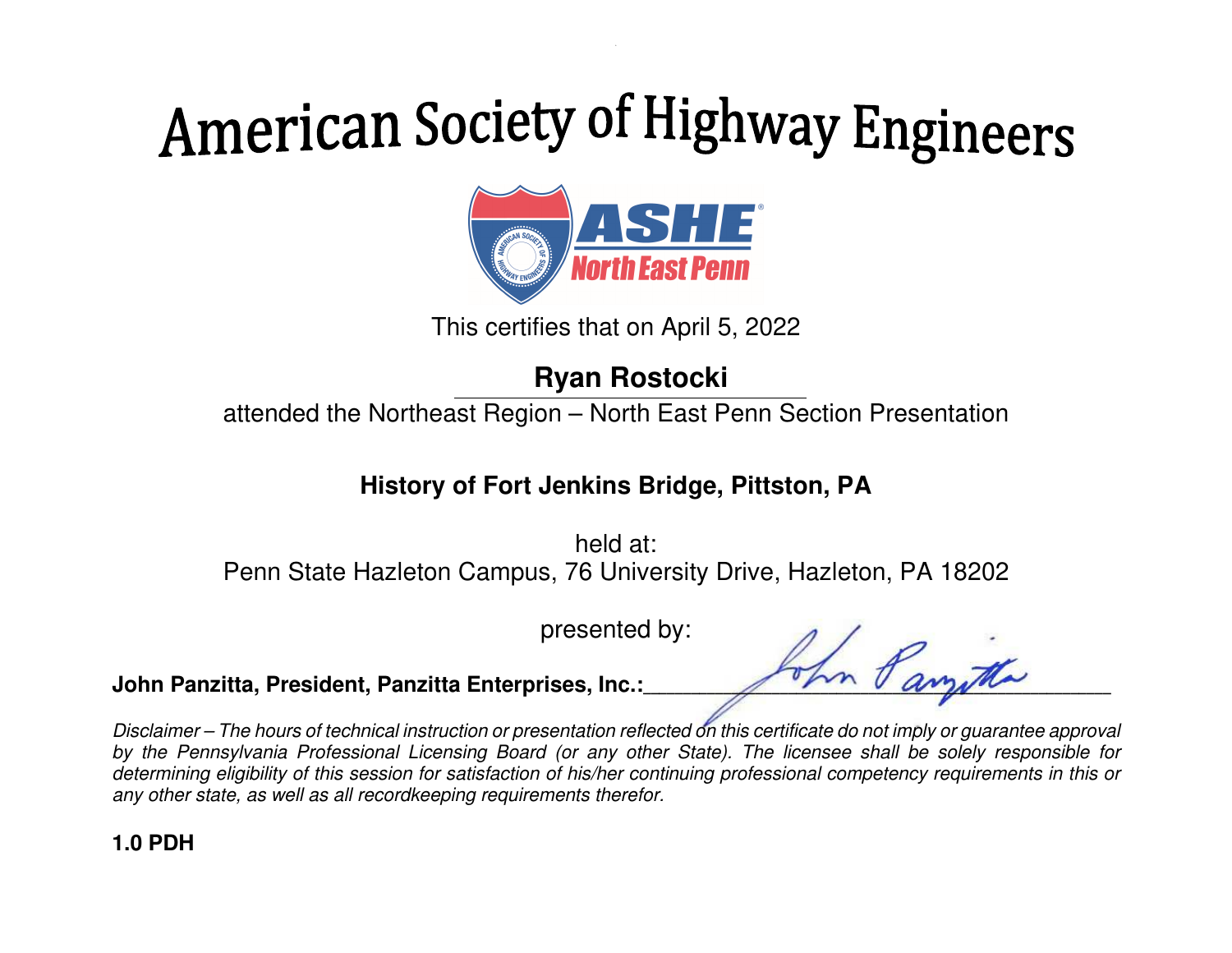

This certifies that on April 5, 2022

### **Charles Stajewski**

attended the Northeast Region – North East Penn Section Presentation

### **History of Fort Jenkins Bridge, Pittston, PA**

held at: Penn State Hazleton Campus, 76 University Drive, Hazleton, PA 18202

presented by:

John Panzitta, President, Panzitta Enterprises, Inc.:

Disclaimer – The hours of technical instruction or presentation reflected on this certificate do not imply or guarantee approval by the Pennsylvania Professional Licensing Board (or any other State). The licensee shall be solely responsible for determining eligibility of this session for satisfaction of his/her continuing professional competency requirements in this or any other state, as well as all recordkeeping requirements therefor.